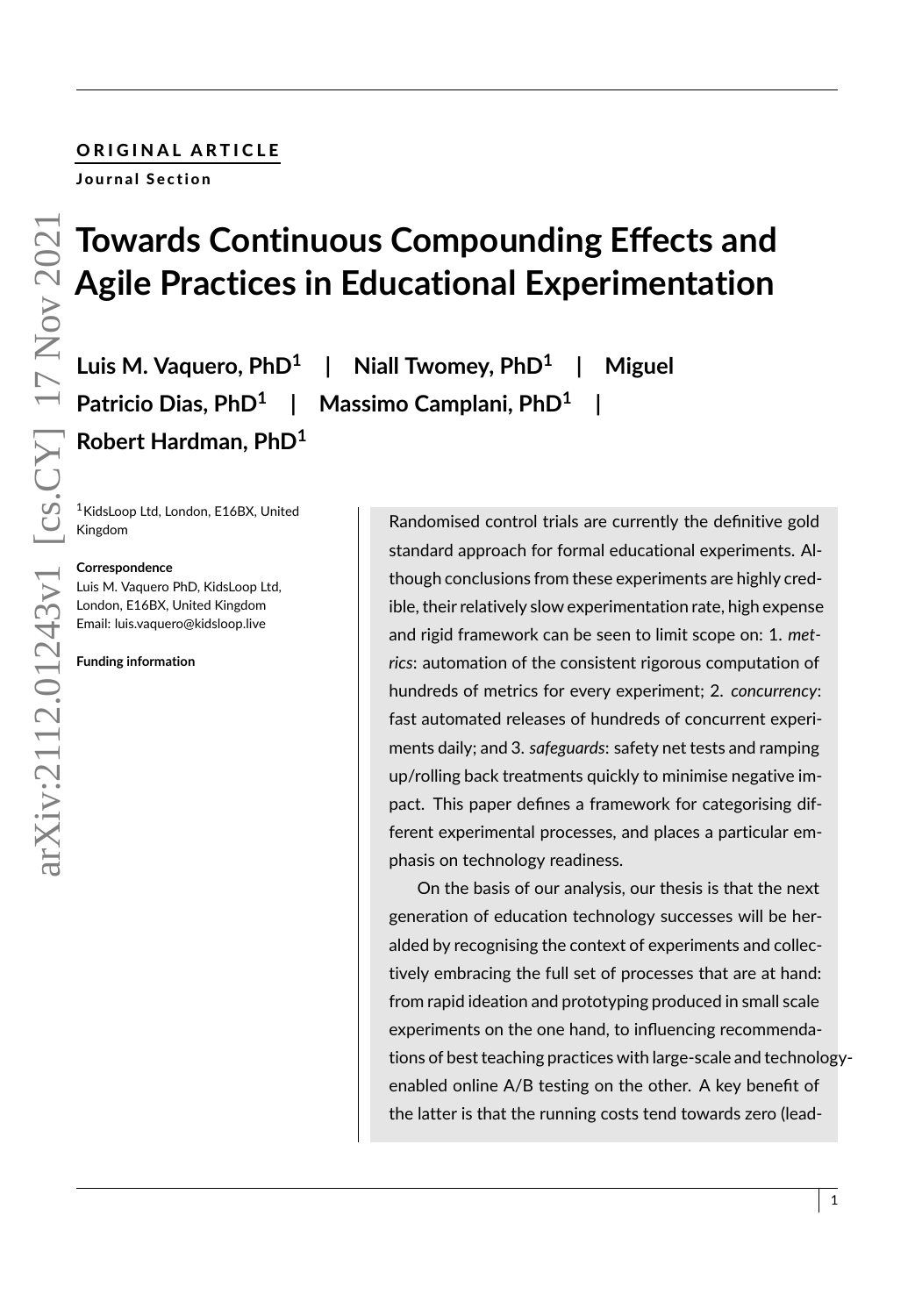ing to 'free experimentation'). This offers low-risk opportunities to explore and drive value though well-planned lasting campaigns that iterate quickly at a large scale. Importantly, because these experimental platforms are so adaptable, the cumulative effect of the experimental campaign delivers compounding value exponentially over time even if each individual experiment delivers a small effect.

#### **K E Y W O R D S**

Randomisation, A/B tests, Trials, education decision-making, Online experiments

# **1** | **INTRODUCTION**

*Don't give up! I believe in you all. A person's a person, no matter how small! And you very small persons will not have to die. If you make yourselves heard! So come on, now, and TRY!*

*Dr Seuss in "Horton Hears a Who!"*

The fundamental topic of consideration in this paper is experimentation in educational settings. We consider three primary axes listed here as a framework for categorising and comparing experiments: 1. iterativity, 2. scale, and 3. technological readiness. These axes are shown visually in Figure [1,](#page-2-0) and the set of nodes results in eight distinct experimental types. The most foundational and common node is the traditional static classroom that are often void of direct experimentation, but will follow recommended practices for teaching. Each axis leaving this root node 'adds' new capabilities to the learning environment, and the remaining nodes in the cube are the cases where one, two or three new capabilities.

Concretely, it is well-known that most educational experiments occur in small and localised environment as part of daily teaching practise. This experimentation process can be distinguished from the 'static classroom' by moving along the 'iterative' axis (edge number (1) in Figure [1\)](#page-2-0). It is possible to augment this testing environment further by introducing technology that can, for example, capture data and coordinate several teachers/classes in the same year or even several schools in a district. This shifts the experimental categorisation down edge the 'technology enablement' axis (edge (2) in Figure [1\)](#page-2-0). In both cases it is important that best practices for experimental are followed so that they do not incur potentially harmful and costly initiatives on children [\[1\]](#page-14-0). Using best practice guides from the medical literature as an example, experiments are expected to be double-blind and effect and sample size calculations should be conducted *a priori*. This is particularly critical when experimenting may lead to the dissemination of public guidance for best education practice. However, it is easy to see the challenges in guaranteeing these requirements in several cases in the cube: teacher-led experimentation cannot be double-blind, and sample size is often determined by the class size and cannot be negotiated in small experiments. In other words, although these are valuable experiments, they will likely need to be validated by a larger-scale experiment before wide-scale adoption can be considered.

Randomised Controlled Trials (RCTs) are the widely accepted standard of experimentation and hypotheses testing across disciplines. Owing to their long and successful legacy in many contexts (particularly medical), they have garnered deep trust, offering many safeguards against poor treatments and outcomes, and statistical guarantees that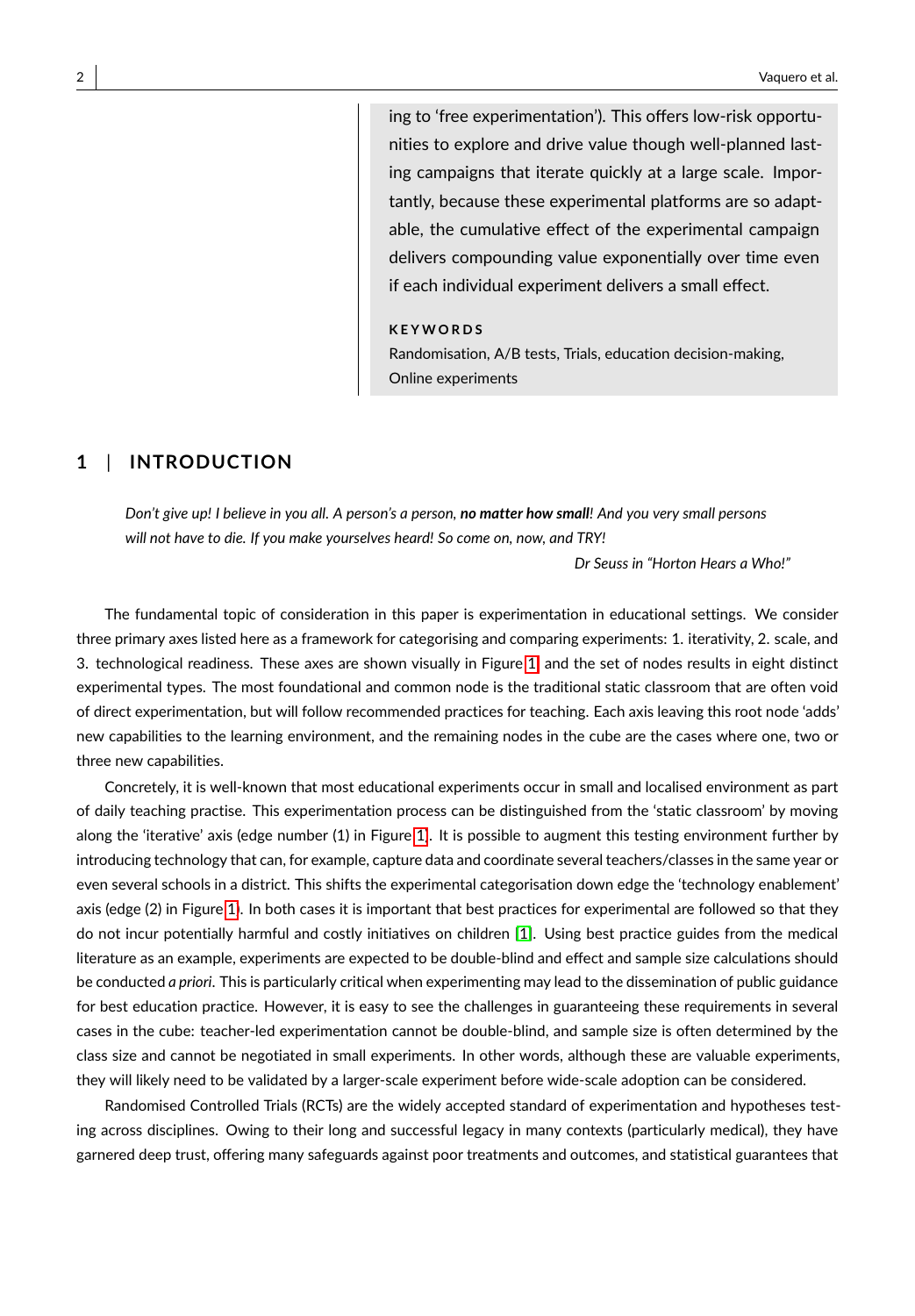<span id="page-2-0"></span>

**FIGURE 1** Classroom Experimentation Cube: starting from the top left corner of the cube one can explore where the addition of iterative experimentation (such as the one happening in the classroom), large number of participants (scale - like in large RCTs) and advanced technology support would lead to in terms of type of experiment being produced.

successes will be detected. It is little surprise, therefore, that RCTs are the *de facto* model for educational experimentation. The majority of recent successes in educational experimentation have aligned with this. However, even when rigorous evaluations are performed using randomised experiments, they often lack the iterative nature of low scale classroom led experimentation (see "large static RCT" and "big data RCT" in Figure [1\)](#page-2-0). Also, the resulting effect sizes are much smaller than previous research in the same substantive area [\[2\]](#page-14-1).

This means lots of resources are wasted and key decisions result in irrelevant impact on the education of the learners. Achieving the required rigour has traditionally been linked to slow, costly processes that require enormous infrastructure and funding schemes (see "expensive RCT" in Figure [1\)](#page-2-0). Government funding and coordination is often required to ensure the implementation of educational RCTs [\[3\]](#page-14-2). To establish good RCT practice in the U.S., the Institute of Education Sciences (IES) was introduced by the Education Science Reform Act of 2002. The mission of the IES is to build a body of rigorous evidence to inform education policy and practice [\[4\]](#page-14-3) (<http://ies.ed.gov>). Similar governance processes have been instigated in Europe, with the Education Endowment Foundation (EEF) in the U.K. overseeing over 100 education RCTs in a very short period of time in [\[5\]](#page-14-4). RCTs have several weaknesses, however, including high expense, recruitment challenges, sample size calculation, implementation and testing.

On the other hand, cheap and reliable experiments are routinely conducted by nearly every technology company. These randomised *online* controlled experiments, often called A/B tests, are used to drive decisions about how to improve their products. A/B tests and RCTs both rely on the same family of experimental methods, and have been tried and tested millions of times for over a century. Although RCTs and A/B tests have many similarities (particularly on their theoretical foundations), there are significant differences on how they are applied in general. RCTs tend to be expensive, have longer follow up times, and be extra rigorous in terms of planning the analysis, resulting in a very slow and bureaucratic process overall. On the other hand, A/B tests are inexpensive, fast, and encourage quick tests to prune down non productive interventions early.

A key distinction between the two that is worth mentioning explicitly here is the consequence and cost of failed experiments. In many online trials, up to 70% of the promising ideas fail to improve the core outcome metrics, and these rates approach 80–90% for well-optimised systems [\[6\]](#page-14-5). *A priori*, therefore, it is expected that approximately 9 out of 10 experiments will fail, similar to the teacher-led experiments in the classroom. Despite these poor odds,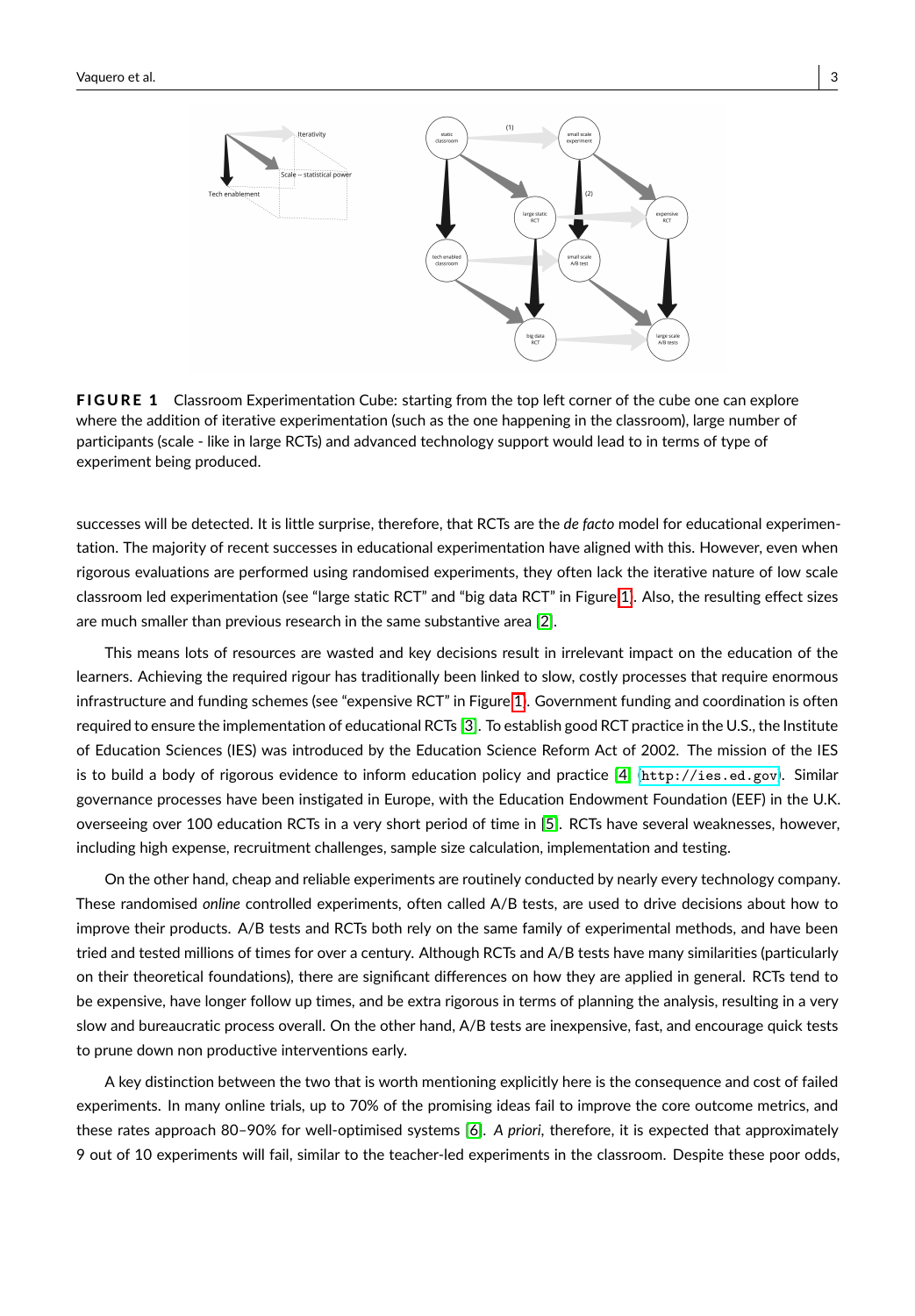online testing repeatedly and consistently deliver enormous value because they are designed to be resilient to failure. Resilience is achieved with rapid experimental pivots, testing small incremental changes fast and continuously, technology has enabled methodologically consistent, statistically rigorous, cost effective RCTs at an incredible scale. A/B tests are delivered through/with the assistance of online devices such as phones, tablets or computers.

With the migration of many aspects of education to digital devices, the opportunity to learn, experiment, and improve education quickly and at scale is at hand. Adopting the techniques from technology companies can bring the potential to dramatically alter the scale and pace of how trials are conducted in education. Rather than seeing educational interventions as single-shot experiments seeking large changes, embracing technology-like A/B test means adopting a long chain of (potentially) small effects that compound to significant long-term benefits. The combination of the rapid experimentation of teacher-led small scale experiments with the rigour of large scale RCTs has been enabled by the availability of new technologies at scale (see "large scale A/B test" in Figure [1\)](#page-2-0). By following the best experimental practice and performing experiments at scale, highly credible results should be acquired. In turn, these may be appraised by a committee of educational experts, augment statistical power through conducting meta-analyses and become a key component for making public recommendations of best education practice, ultimately affecting all nodes in the experimentation cube.

Figure [2](#page-4-0) shows how education RCTs could improve by embracing some of the techniques and elements that are common in an A/B testing context. We start by presenting the main current challenges in using RCTs in education: sample size (Section [2\)](#page-3-0), recruitment (Section [3\)](#page-6-0), cost (Section [4\)](#page-6-1), readiness (Section [5\)](#page-7-0), and rigour (Sections [6](#page-8-0) and [7\)](#page-9-0). All of these sections present technical and cultural changes induced by the potential introduction of A/B tests that can help address/mitigate current limitations. Finally, Section [8](#page-10-0) discusses how a hybrid between RCTs and A/B tests can solve most of these challenges so that the education community may consider whether and how similar designs can be applied in a focused fashion or at massive scale.

# <span id="page-3-0"></span>**2** | **CALCULATING THE APPROPRIATE SAMPLE SIZE**

## **2.1** | **Technical Change**

As platforms scale up, more experiments are required and experimenters need to spot incrementally smaller effects after the first initial big wins in not-optimised platforms are realised. Given that the relationship between the detectable effect and the required umber of users for a fixed statistical power is quadratic [\[7\]](#page-14-6), four times more users are required to detect effects half as large.

This limitation has led to relatively small (75% including fewer than 1000 learners) or excessively long (many months) studies [\[5\]](#page-14-4). Indeed, a major difference between A/B testing in technology and educational RCTs that dramatically affects sizing is their time horizons: learning takes time and progress and impact can take years to realise.

<span id="page-3-2"></span>As time goes by in a study, the sample size also increases and the 95% confidence interval (which is proportional<sup>[1](#page-3-1)</sup> to the expression in Equation [1\)](#page-3-2) tends to decrease (smaller error). This assumes the coefficient of variation (CV), the ratio of the standard deviation to the mean, does not change for the duration of an experiment. However, empirical data shows that CV does change over time especially for long-lasting experiments.

$$
\frac{CV}{\sqrt{samplesize}} \tag{1}
$$

<span id="page-3-1"></span><sup>&</sup>lt;sup>1</sup> Assuming Treatment and Control have the same size and same population variance and samples are independent and identically distributed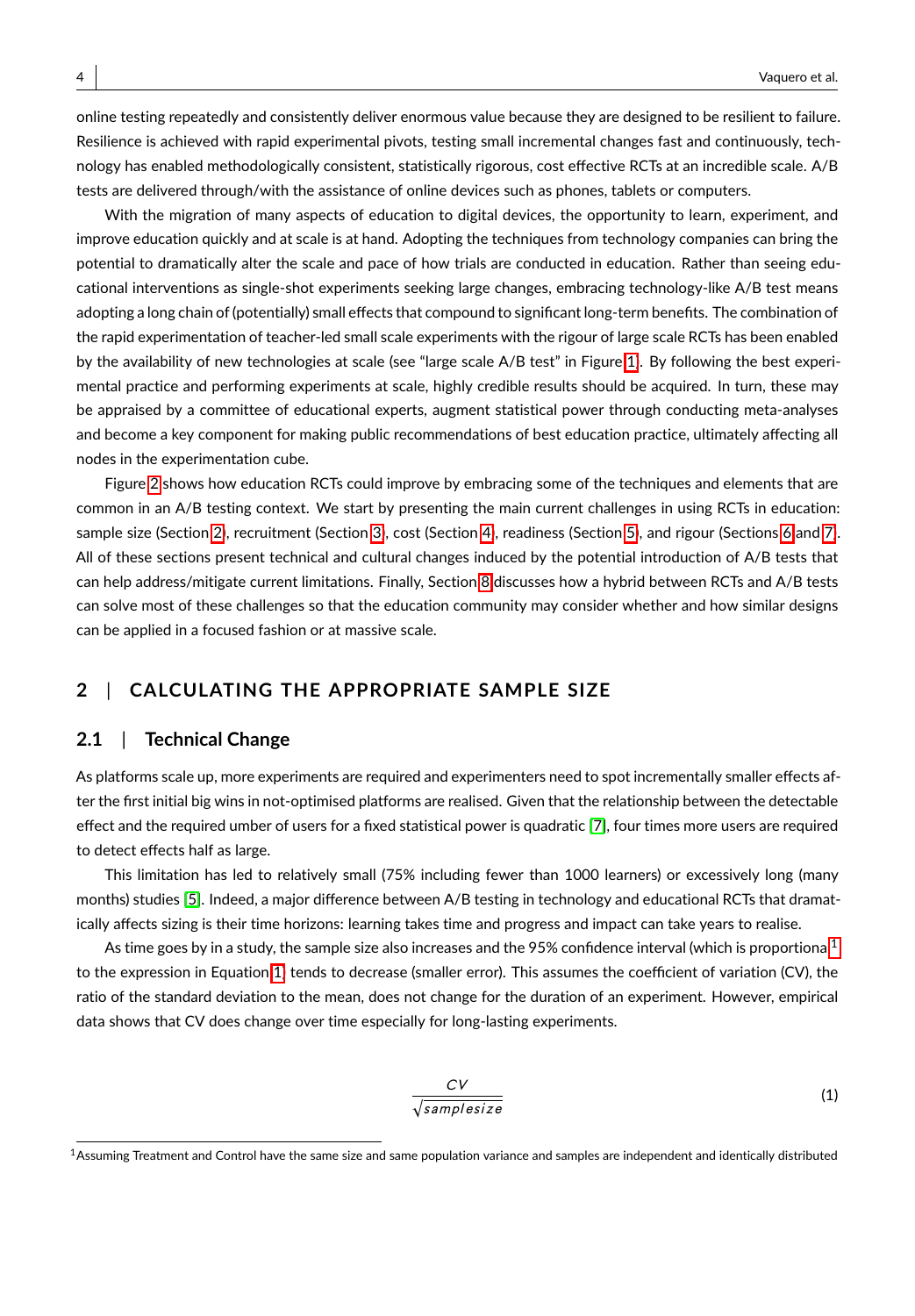<span id="page-4-0"></span>

FIGURE 2 This figure illustrates the main challenges for education RCTs that are covered by this paper and lists the relevant sections where we show how A/B testing can dramatically improve the situation.

. An Overall Evaluation Criterion (OEC) is a (usually composite) quantitative measure of the experiment's objective, when a single key performance indicator is deemed insufficient for the evaluation of the outcome of an online controlled experiment and using individual separate evaluation of metrics is not desirable for some reason. Controlled-experiment Using Pre-Existing Data (CUPED) is a variance reduction technique that uses previous data to control for natural variation in an experiment's main metric. By removing natural variation, we can run statistical tests that require a smaller sample size. *Temporal horizons* represent the duration of the treatment and the follow up period after the treatment stops/changes.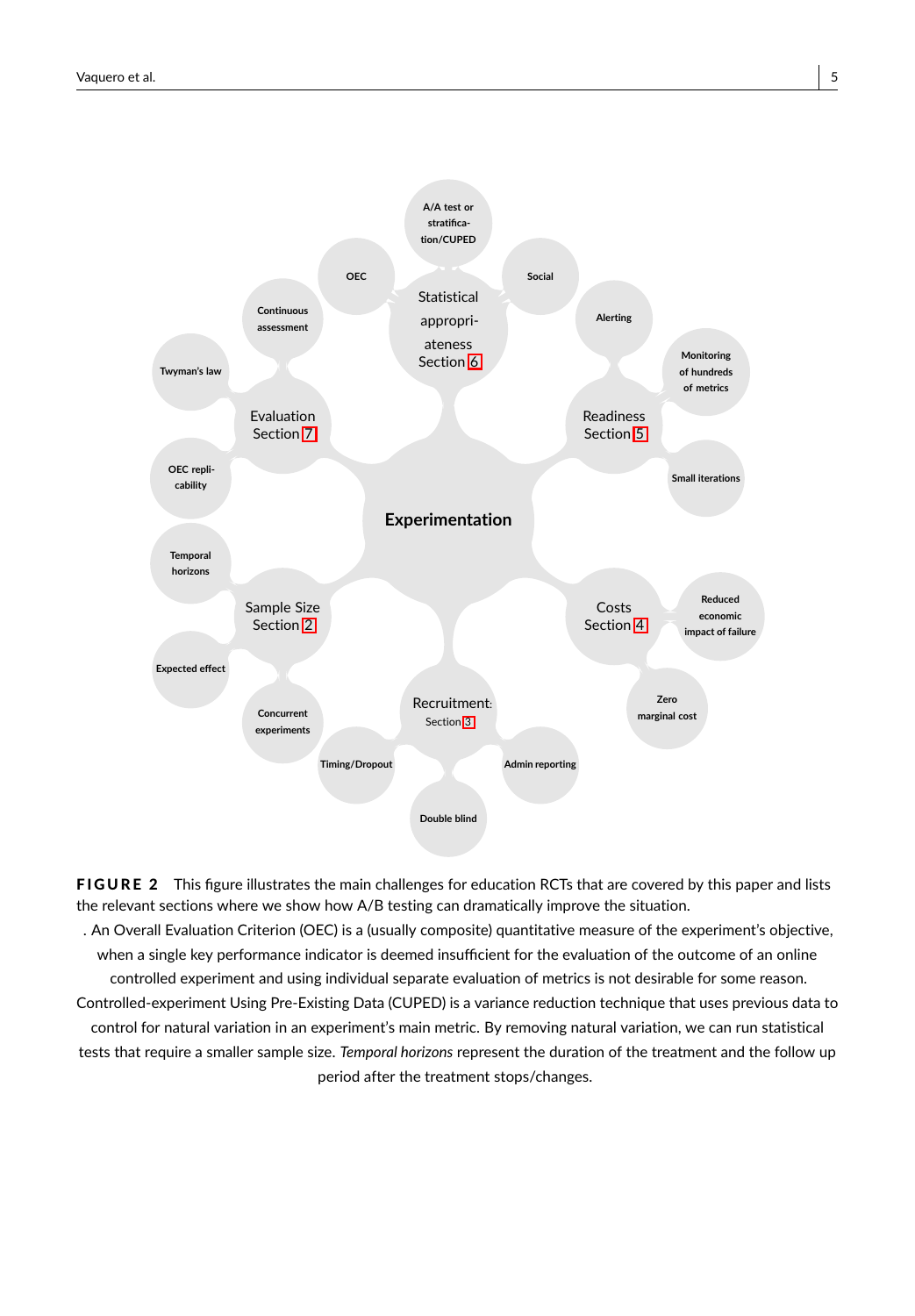<span id="page-5-0"></span>

FIGURE 3 Experiment campaign compounds a large effect as the result of a long succession of short experiments with a modest individual effect each of them.

For this assumption to hold, experiments need to be shortened and, in order to keep statistical power high, many more users will be needed [\[8\]](#page-14-7): in practice, **experimenters will need to expose each user to multiple experiments at the same time**. Tech companies design campaigns of experiments that are shorter in duration where the immutability of CV can be guaranteed.

Consider the following example that illustrates population requirements in single vs. multi-experiment enrolment for students. Let's assume that experimental design specifies that 3,000 students are required to understand significance of an experiment, and let us further assume that we wish to run 50 experiments simultaneously. If this experimental campaign assigns students to only one experiment, then 150,000 unique students must be recruited. On the other hand, if students can simultaneously be in 5 experiments on average (this may be reasonable if each experiment targets different aspects of the product), then we reduce our recruitment burden dramatically by a factor of 5. As shown in Section [6](#page-8-0) classroom settings impose some additional considerations when determining the right test to estimate required size/power.

#### *Recommendation 1*

*Education RCTs may need to be to be realised as a planned campaign of shorter experiments aiming to reveal smaller effect sizes over large populations that can be subject to many experiments in parallel. The timeframe for compounding effects is large and aligned with learning as a long life activity.*

Figure [3](#page-5-0) shows how a campaign of short-lived experiments delivering small effects can build up over long periods of time to a massive population, resulting in potentially big impacts for the learners and society.

There are many examples of large tech companies using overlapped/concurrent experiments [\[6,](#page-14-5) [9,](#page-14-8) [10\]](#page-14-9). To preserve the robustness and rigour of the experiments, they had to develop mechanisms to prevent interactions (e.g., by declaring constraints or parameters being modified, the system will guarantee disjoint users to those experiments) and overnight tests on all pairs of experiments to detect interactions.

Cross-talk tests would have to look at effects across several variables such as country, language, gender to see if a tests is exerting noise on a subgroup enrolled in a different test. Despite the theoretical risk of experiment cross-talk, practical results have shown that interactions in online platforms tend to be relatively rare and more often represent bugs than true statistical interactions [\[6\]](#page-14-5). Small multi-variate tests that evaluate the impact of multiple variables that could interact can be run to check for suspected cross-talks between experiments.

#### *Recommendation 2*

*Online education platforms would have to preserve as much contextual information as possible and elaborate tests to*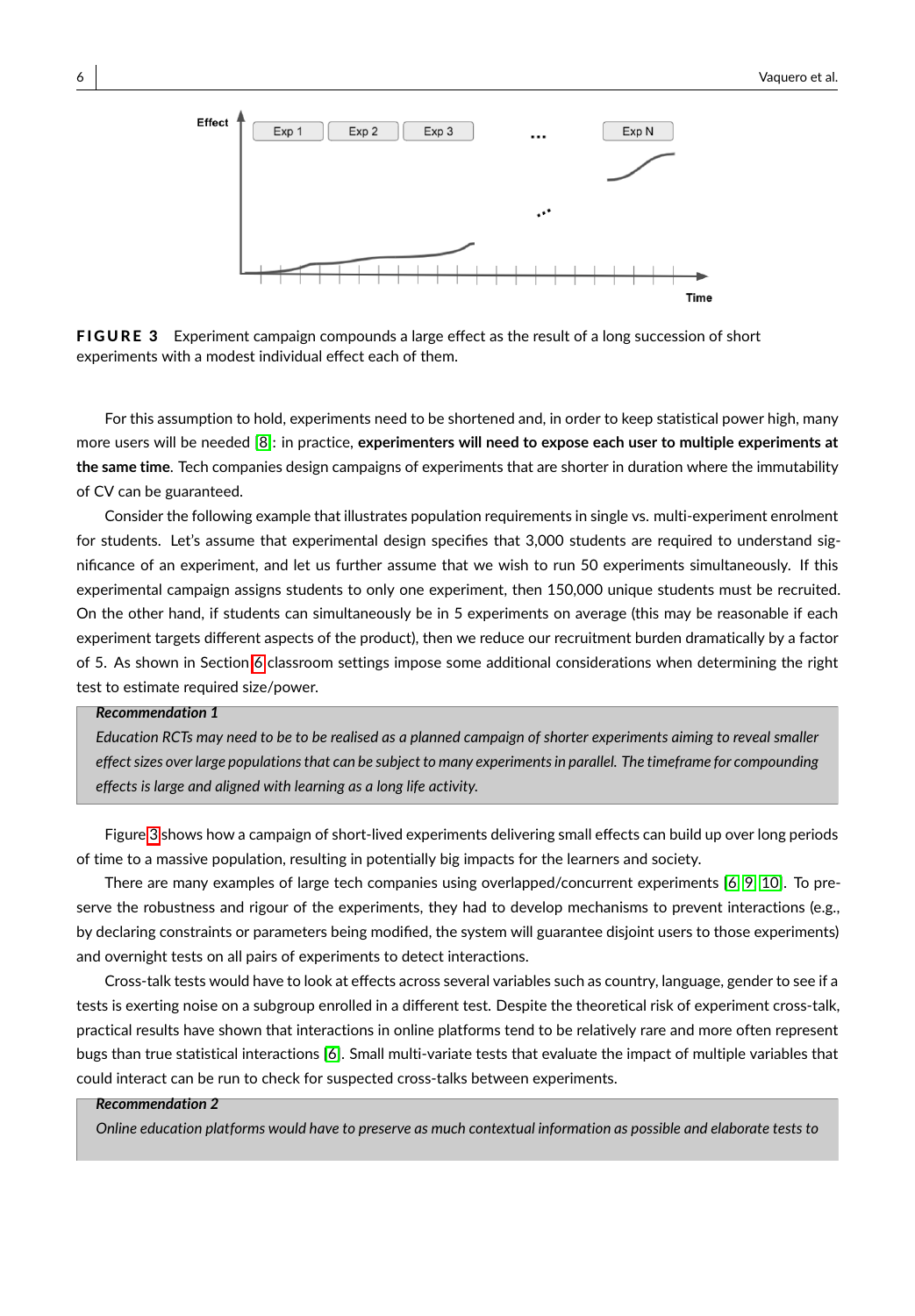*check things such as agonistic/antagonistic effects between subjects that the student is taking.*

# <span id="page-6-0"></span>**3** | **RECRUITING SCHOOLS AND RETAINING THEM IN TRIALS**

Recruiting schools can be a challenge as RCTs normally contribute with extra load to their already busy days. [\[2\]](#page-14-1) suggest that timing can be critical: recruiting schools in the summer (national assessments, school trips) tends to result in poor engagement and higher attrition rates. Attrition may affect the statistical tests if some students drop out of the control/treatment group. Schools often welcome being part of the intervention group and the attrition rate in the control group tends to be much higher [\[2\]](#page-14-1).

In addition, teachers need to be trained and supported to ensure appropriate conditions are met. The UK's EEF recommends recruiting periods of at least 3 months or, ideally, 5-6 months [\[2\]](#page-14-1), which is a significant fraction of the work considering that 70% of the educational studies last less than one term [\[5\]](#page-14-4).

# **3.1** | **Technical Change**

Online platforms enable dynamic recruitment of users into experiments. They check the conditions for inclusion/exclusion are met and potential confounders suggested to the experimenter.

This dynamic enrollment ability means the user is automatically and inadvertently enrolled in a double-blind test and they remain agnostic of the fact that they may be part of one or more experiments.

Another element to preserve engagement will be delivering insight about progress to key stakeholders (e.g. school principals).

#### *Recommendation 3*

*A/B testing platforms enable a seamless recruitment that can be done dynamically (as enrolment conditions are met) and requires little (if any) training/effort for the teachers as "treatment" is delivered in a blind manner for students and teachers alike, with frequent (live) results available in an aggregated form.*

# <span id="page-6-1"></span>**4** | **ENSURING COST EFFECTIVENESS**

In addition to the sizing/timing and enrollment practicalities of RCTs, they also come with notorious financial considerations. The cost of enrolling students/schools, obtaining consent, setting up the experiment, and analysing the results is minimised through the usage of online experimentation.

A cost-efficient RCT in 1970 would be \$10000 (the equivalent of \$65000 in 2021's money) [\[11\]](#page-14-10). Other authors quantify the cost as a function of the cost to measure an expected size. Interventions that cost less than £80 per pupil per 0.1 shift in the standard deviation of the effect are considered very good value for money, less than £170 per pupil per 0.1 standard deviations is good value for money (all of these are 2018 British Sterling Pound) [\[12,](#page-14-11) [2\]](#page-14-1).

## **4.1** | **Technical Change**

The marginal cost or running a new RCT in an online platform tends to null once it is built and the cost is amortised across the millions of learners in the platform and the built-in automation of tests and process such as recruitment results in negligible monetary impact.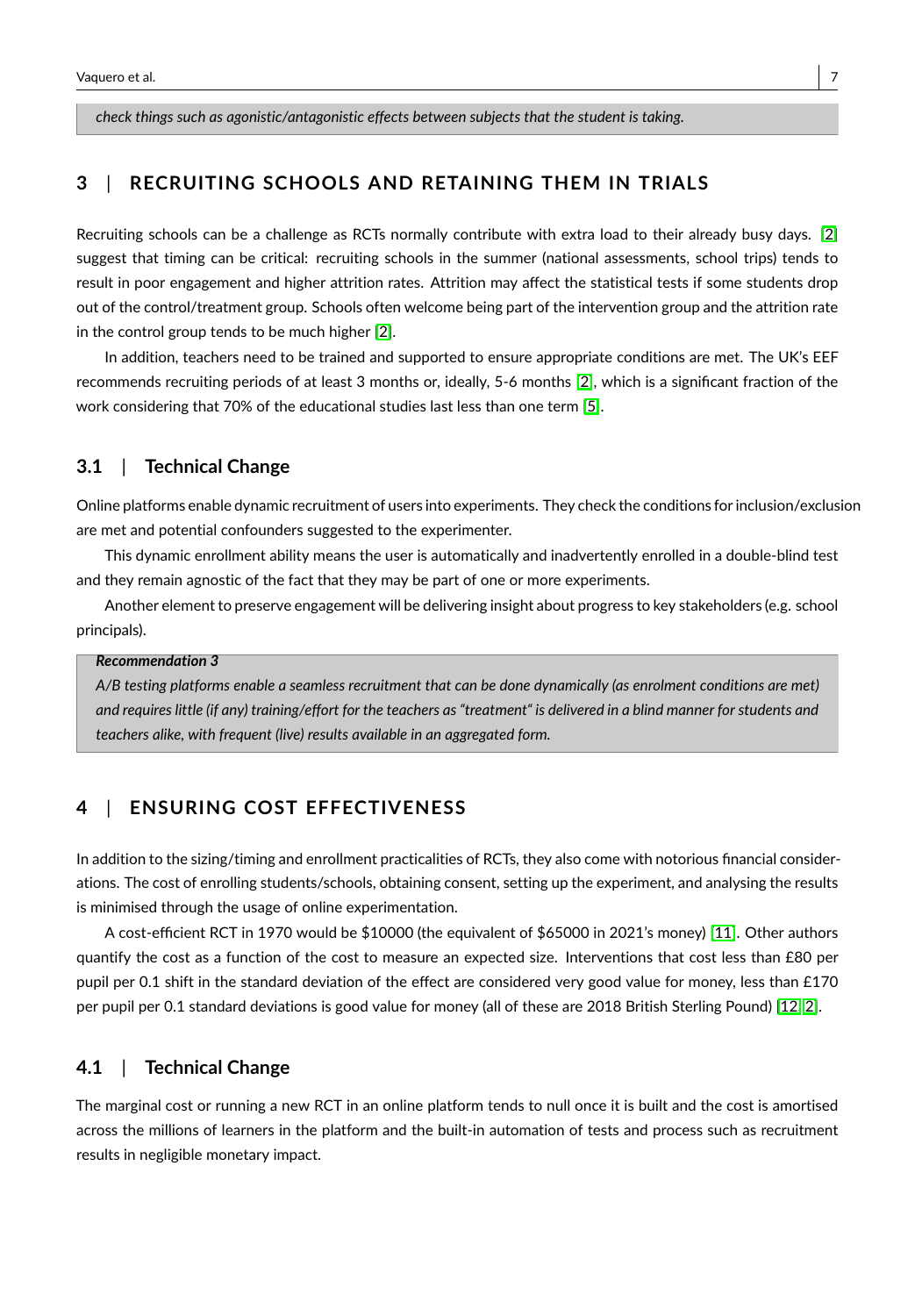As the experimentation platform matures, running and analysing experiments becomes self-service.

This means that users without coding skills can design and setup an experiment with assistance to automatically recruit and randomise schools or individual children in a double-blind manner. Also, an online experimentation platform includes guidance/automation of data processing to ensure statistical rigour in the obtained results (see Section [6](#page-8-0) below).

## **4.2** | **Cultural Change**

This affordability makes some of the classic considerations about size of the effects and cost less relevant [\[2\]](#page-14-1).

#### *Recommendation 4*

*Near zero cost per new user means new elements to be taken into consideration, such as the need to constantly (in near real-time) check for key metrics ensuring progress and protection from harmful effects for the learners.*

# <span id="page-7-0"></span>**5** | **ENSURING INTERVENTIONS ARE READY FOR TRIAL**

# **5.1** | **Technical Change**

According to [\[2\]](#page-14-1), some of the interventions funded by the EEF were simply not ready for trial. The responsibility for this problem is shared by: the developers, for seeking funding for something that has not previously been adequately tested for evidence that it could work.

Lack of readiness in education trials resulted in time and money waste. However, when the experimentation platform is no longer limiting the number of experiments, organisations embrace a 'test everything with controlled experiments' mentality. The limiting factor to innovation now becomes the ability to generate ideas and develop the code for them adding automated precautions not to make harmful interventions for the learners.

In A/B tests, experiments are set and defined using a web browser with 1000s of metrics computed for each experiment with the first read on the experiment impact in minutes for critical metrics.

#### *Recommendation 5*

*Calculating hundreds or thousands of metrics automatically for every experiment in near real-time means that if certain key metrics degrade beyond acceptable limits, the experiment is terminated automatically. If after several hours no key metric degrades, the experiment auto-ramps up to a higher percentage of users and at multiple locations. Also, fast turn around of experiment results can help to abort obviously bad experiments by triggering alerts.*

Alerting on any statistically significant negative metric changes will lead to an unacceptable number of false alerts. To avoid this [\[13\]](#page-14-12) recommend:

- Changes need to be not only statistically significant, but also large enough in absolute magnitude to have meaningful user, data quality, or business impact.
- Corrections for multiple testing. The O'Brien and Fleming procedure suggests using lower p-values early on and to increase them over time, so that an experiment that if the results are extreme we gain the benefit of stopping early.
- Different magnitudes of changes for different metrics are categorised in specific severity levels. The most severe changes result in automatic shutdown of an experiment but less severe changes will result in emails sent to the owner of the experiment and a central experimentation team.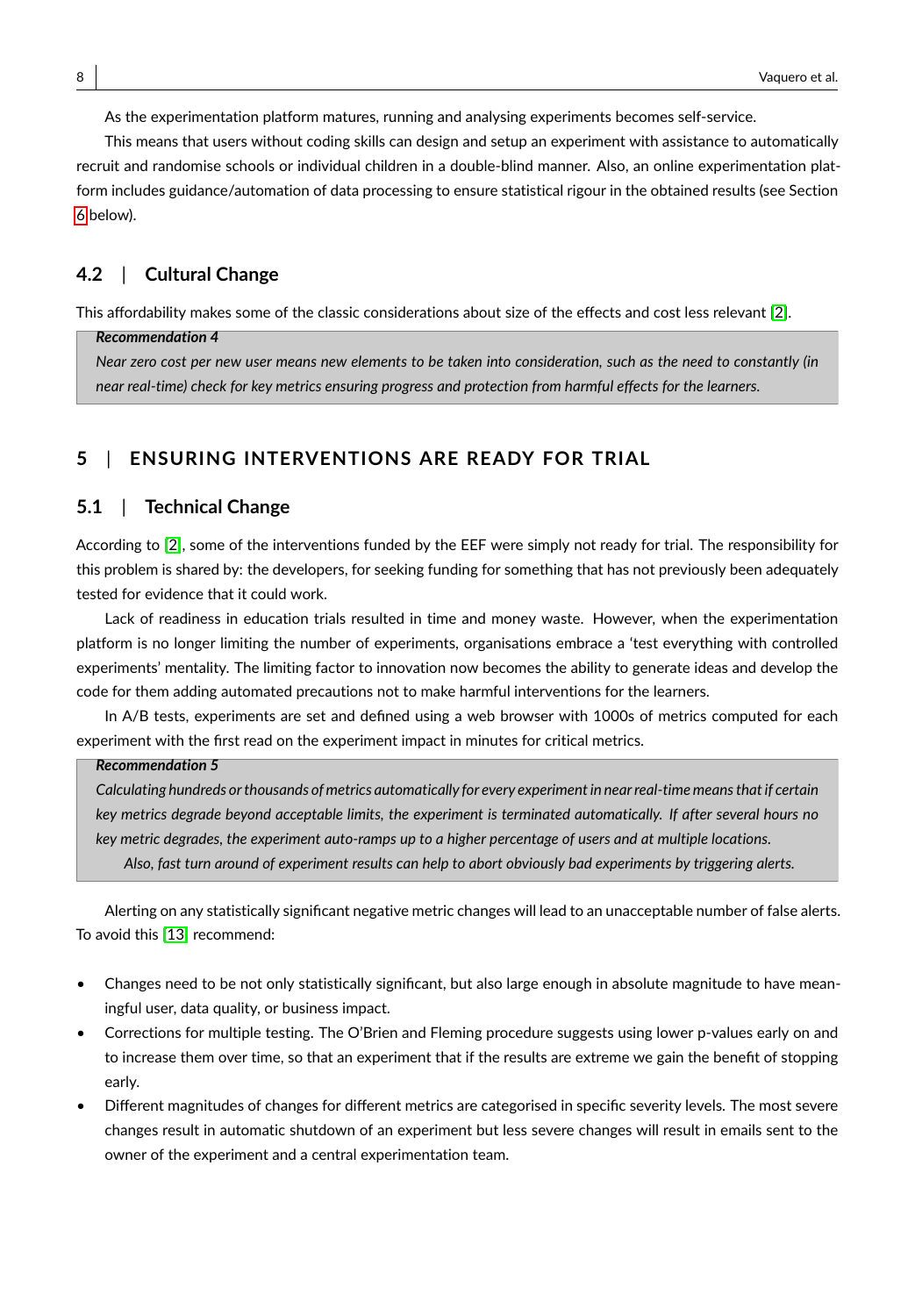## **5.2** | **Cultural Change**

The availability of a cost efficient platform to run experiments resulted in release cycles going from 6 months to monthly, to weekly, to daily, to multiple times a day [\[8\]](#page-14-7).

Indeed, testing ideas before implementation resulted 70% of the promising ideas failing to improve the metrics they were designed to improve (even worse for well-optimised systems, where failures were in the range of 80–90% [\[6\]](#page-14-5)).

Cheap, reproducible, controlled experiments encourages more exploration of ideas that may not be highly prioritised *a priori*, but are easy to code and evaluate. There is no strong correlation between the effort to code an idea and its value [\[8\]](#page-14-7). For example, small changes to Google's colour scheme, were worth over \$200M annually.

#### *Recommendation 6*

*Having an online experimentation platform that supports the amalgamation and archival of different forms of evidence (e.g. causal inference methods) and be useful to stage RCTs and help design RCT campaigns better [\[14\]](#page-14-13)*.

# <span id="page-8-0"></span>**6** | **CHOOSING AND DELIVERING APPROPRIATE TESTING**

## **6.1** | **Technical Change**

A key assumption for A/B tests to deliver good results is the: "Stable Unit Treatment Value Assumption", which states that the behavior of each sample in the experiment depends only on their own treatment and not on the treatments of others [\[15\]](#page-15-0). It is easy to see how a user who is served better search results is more likely to click, and that behavior is entirely independent of others using the same search engine.

However, such assumption does not always hold in experiments run on education where a learner's behaviour is highly likely to be influenced by her neighbourhood. For example, if a video lesson is confusing, learners will share that confusion leading to lower usage and/or more discussion about it for learners in both, treatment and control groups.

In an A/B experiment, this implies that if the treatment has a significant impact on a user, the effect would propagate over to his/her neighbourhood, regardless whether his/her neighbors are in treatment or control. This is similar to social networks such as Facebook, Twitter and LinkedIn in which many features are likely to have network effects [\[8\]](#page-14-7).

Thus, a learner's network connections need to be taken into account when sampling them into treatment and control by: 1) partitioning the learners into clusters and 2) treating each cluster as a unit for randomisation so all users in one cluster have the same experiment assignment [\[16,](#page-15-1) [8\]](#page-14-7). One big drawback with this clustering approach is its vulnerability to carryover effects, where the same users who were impacted by the first experiment are being used for the follow-on experiment although simple A/A tests can be run to check for carryover effects triggering cluster membership randomisation at the expense of a temporary loss of experiment capacity [\[13\]](#page-14-12). This is much more important in education where interventions are expected to have a positive long lasting effect.

#### *Recommendation 7*

*Online platforms make it easy to deliver experiments where treatment and control users receive identical experience (known as A/A tests). In this setting, any statistically significant differences for each metric should happen at about 5% (when using a p value cutoff of 0.05) can be attributed to chance or bias [\[8\]](#page-14-7) such as hidden dependencies or carry-over (residual) effects with previous experiments affecting subsequent experiments on a subgroup of users.*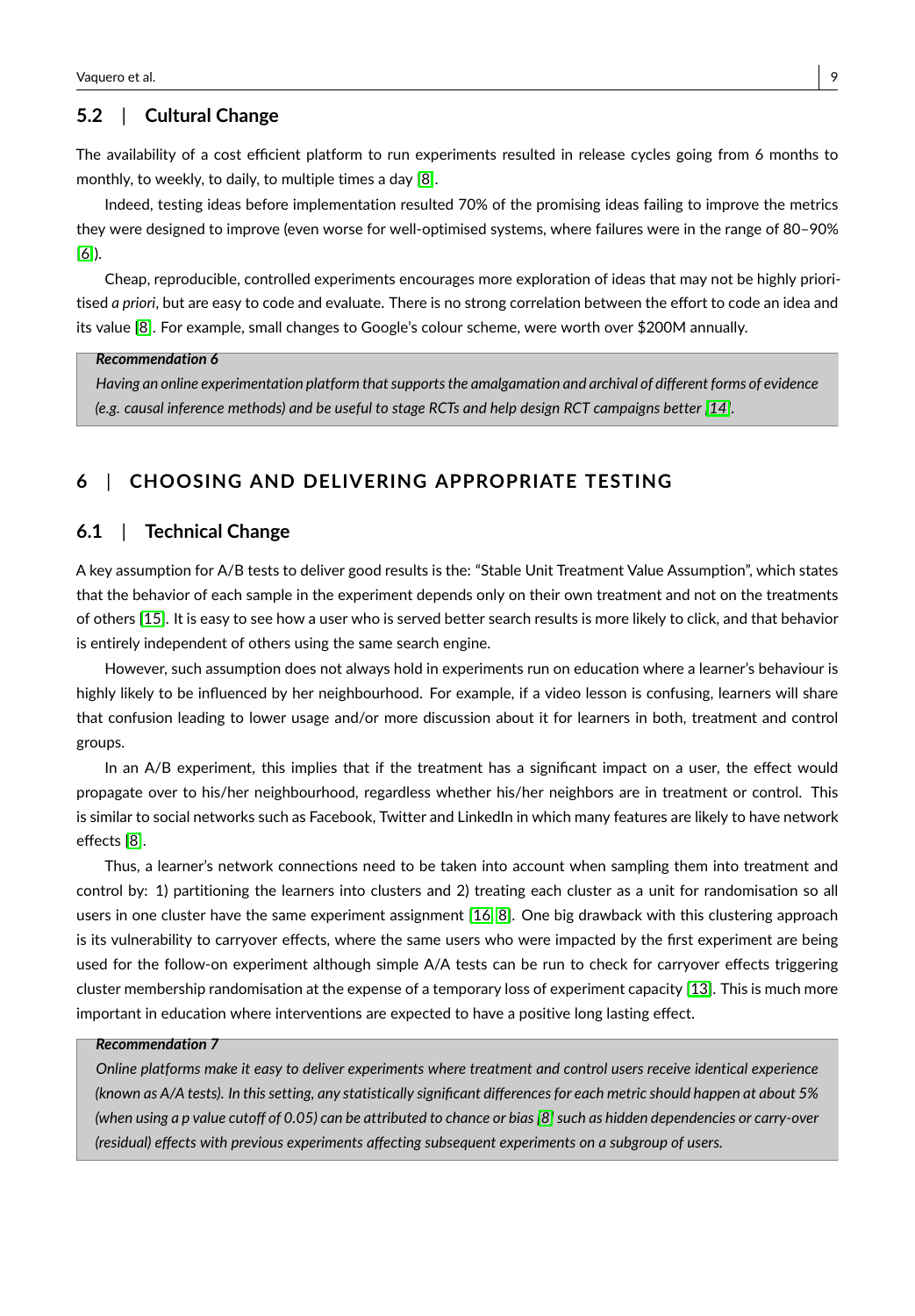Moreover, education RCTs tend to rely on clusters (schools or classrooms) as a basic randomisation unit, which can make some experimental designs non-standard [\[17\]](#page-15-2). These authors highlight the need to take cluster-level and individual level into account to answer the "under what conditions" and "for whom" questions, making calculations more complicated than for standard RCTs or A/B tests.

Randomisation may not work all the time like when users are keener in treatment than in control just by chance (not due to the Hawthorne effect or a willingness to be treated). Stratification can be expensive to implement efficiently during the sampling phase, so many online platforms start by dynamically checking the equilibrium of key metrics using historical data. If they are unbalanced, there is a re-randomisation process that uses a different hash ID. Seeds for the hash function can be used to determine which one leads to a difference that is not statistically significant [\[13\]](#page-14-12), using post-stratification or CUPED [\[18\]](#page-15-3).

#### *Recommendation 8*

*Education RCTs delivered as A/B tests will require rigorous testing for:*

- *cross talk when users can be enrolled in multiple experiments*
- *individual metric variation and composite OEC effect*
- *stratification effects and re-randomisation to balance different strata*
- *ability to re-run tests for reproducibility*

## **6.2** | **Cultural Change**

Appropriate testing means the company builds trust in the process of incrementally gathering evidence about what works and does not work. As a result, organisational goals tend to shift from 'deliver feature X by date Y' to 'improve the Overall Evaluation Criterion (OEC) by x% over the next year'. After a few initial easy wins, most ideas are not as good as we believe [\[19\]](#page-15-4) and many interventions end up impacting on secondary outcomes, without major long term progress on the main OEC. This makes the need to iterate on small incremental gains that build up in the same way compound interest does.

#### *Recommendation 9*

*Rather than focusing just on the average treatment effect, having a score card of key metrics helps to unveil key segments of users where the treatment effect is different than the average. This enables hypotheses to develop and experiments start to target segments of users. In contrast to typically underpowered subgroup analyses in education trials, these are highly powered with a surplus of users that make the segments big enough for reliable statistical analyses.*

# <span id="page-9-0"></span>**7** | **ROBUST IMPLEMENTATION AND PROCESS EVALUATION**

## **7.1** | **Technical Change**

With so many experiments running in parallel for every learner, education practitioners will be concerned about lack of trustworthiness and false positive results. Online platforms perform multiple tests to identify scenarios that would indicate a problem [\[20\]](#page-15-5).

For instance, if the experiment design is for equally sized control and treatment then deviations in the actual ratio of users in an experiment likely indicate a problem and the experiment needs to be tagged as invalid. There are simple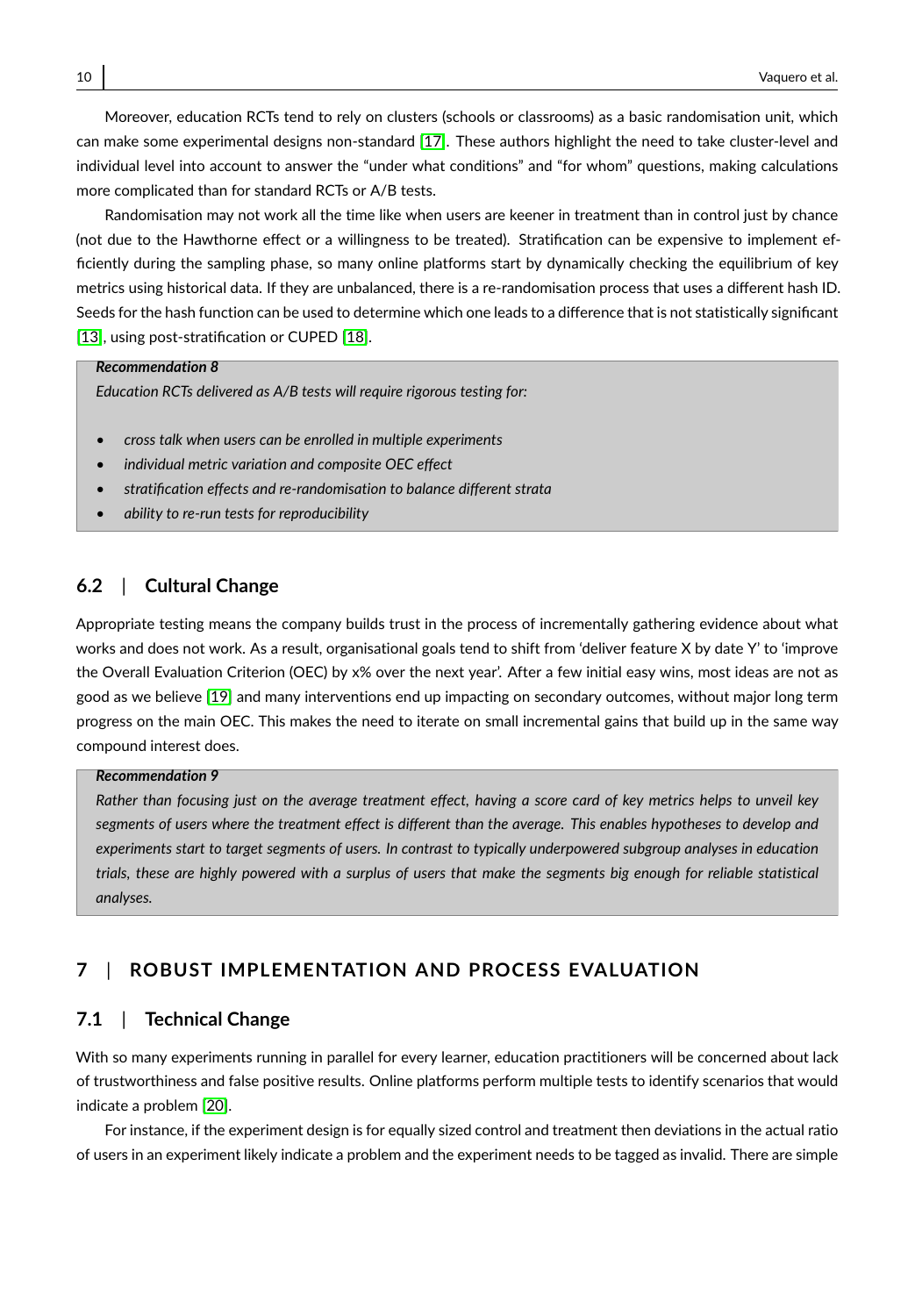tests that help us identify numerous issues in experiments, many of which invoke Twyman's law ("Any figure that looks interesting or different is usually wrong") [\[21\]](#page-15-6).

Long spacing between assessments (like in Norway and Sweden) makes assessment results less well suited for the short interventions often evaluated within RCTs, as post-assessments either have to be made long after the intervention ended or pre-assessments are not current enough [\[3\]](#page-14-2).

### *Recommendation 10*

*Online platforms enable a nearly continuous evaluation of the results of the assessments.*

# **7.2** | **Cultural Change**

An OEC is a (usually composite) quantitative measure of goal of an experiment (also known as Response or Dependent Variable, Outcome Variable, Evaluation metric, Performance metric). OECs are used when a single key performance indicator (KPI) is not sufficient for the evaluation of the outcome of an online controlled experiment and a weighted combination of KPIs is used instead.

Agreement on the OEC becomes critically important, with hundreds to thousands of metrics changing at the same time. The challenge is then coming up with a small set of key metrics, ideally a single OEC, to help make trade off decisions.

A good OEC should not be short term (e.g. clicks, time to completion) as it should capture the organisational long-term objectives (e.g. predicted lifetime value, compound acceleration of learning rate, content engagement, and repeat visits), but must be based on metrics that are measurable in short-term experiments.

A classic example in online technological companies is sessions per user metric (also units purchased, revenue, profit, expected lifetime value, or some weighted combination of these): if users are coming more often, it is usually a strong sign that the treatment is useful. This metric may not be ideal in education as increased screen time is not always welcome by parents and teachers. The definition of appropriate metrics including not just engagement, but also how productive a learning session was seems much more relevant for learning applications.

#### *Recommendation 11*

*In online experimentation platforms, team performance is measured on the sum of treatment effects of a single key metric. All experiments with a positive result are rerun (hence replicability is key), so that the replication run determines the actual credit the team gets. The replication effect is unbiased, while the first run may have found an exaggerated effect [\[22\]](#page-15-7).*

This technical element also helps mitigate the replication crisis that has plagued other scientific fields and is likely to be a problem in education science [\[23\]](#page-15-8).

# <span id="page-10-0"></span>**8** | **DISCUSSION AND CONCLUSION**

Technology is evolving, and unless we can overcome the inertia of today's education process many opportunities will be missed.

Table [1](#page-11-0) shows the main differences between RCTs and A/B tests. These differences are mainly derived from the very different setting in which RCTs and A/B tests are applied. RCTs tend to be applied in academic environments where process and rigour are the most important elements, event at the cost of significantly higher additional expenses and timelines. Hence, RCT participants are very carefully selected and are aware they are part of an RCT. They can only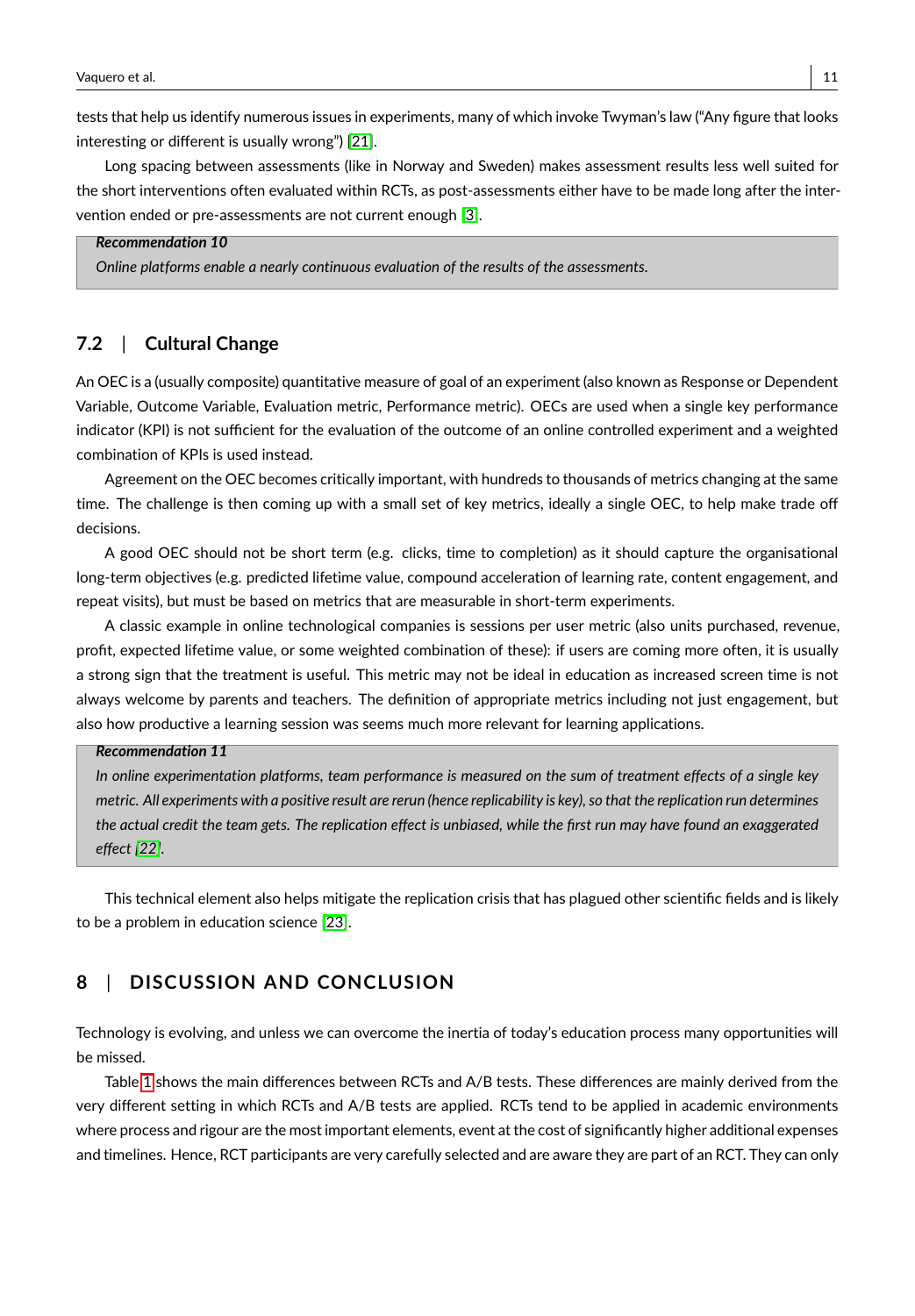|                                     | <b>RCT</b>                                                                                                                                    | <b>Online A/B Tests</b>                                                                                                         |
|-------------------------------------|-----------------------------------------------------------------------------------------------------------------------------------------------|---------------------------------------------------------------------------------------------------------------------------------|
| Platform                            | Offline / Human-led                                                                                                                           | Online / automated                                                                                                              |
| Inclusion and exclusion<br>criteria | Complex, controlling for confound-<br>ing factors, mediators and comor-<br><b>bidities</b>                                                    | Simple rules based on product interaction                                                                                       |
| Recruitment                         | Slow, manual communications for<br>ethics and informed consent                                                                                | Blanket consent obtained with end user license<br>agreement agreed when using the product                                       |
| <b>Awareness</b>                    | Participants are well aware they are<br>part of a study and may know if<br>they are part of the control or the<br>treatment group (not blind) | Participants tend to be unaware they are part<br>of a study and also whether they are part of<br>control or treatment           |
| Concurrency                         | Participants are involved with at<br>most one RCT                                                                                             | Participants are recruited for many studies in<br>parallel                                                                      |
| <b>Metrics</b>                      | Limited in number and in measure-<br>ments times                                                                                              | Hundreds or thousands of metrics measured<br>continuously                                                                       |
| Iteration and rectifica-<br>tion    | Slow one-offs; difficult to rectify as-<br>pect of the study                                                                                  | Campaign of rapid tests planned ahead; the it-<br>erative approach allows for changes in a succes-<br>sion of tests             |
| Duration                            | Months or years and firm termina-<br>tion dates (relying on funding)                                                                          | Days or weeks for individual tests; months for<br>campaigns with no firm termination (premature<br>ending or run in perpetuity) |
| Dynamic treatment                   | static, well-defined treatment ap-<br>plied uniformly over the experi-<br>ment)                                                               | 'treatment' may be a machine learning model or<br>algorithm that can be re-fitted with new data<br>and adapt to the context     |
| Consequence of failure              | High - significant monetary and<br>time costs associated                                                                                      | Low - 'fail fast' early termination and better<br>time efficiency                                                               |
| Publication                         | External - aiming to generalise con-<br>clusions                                                                                              | Internal - results are only valid for the product<br>at hand                                                                    |

## <span id="page-11-0"></span>TABLE 1 Comparison between RCTs and A/B Tests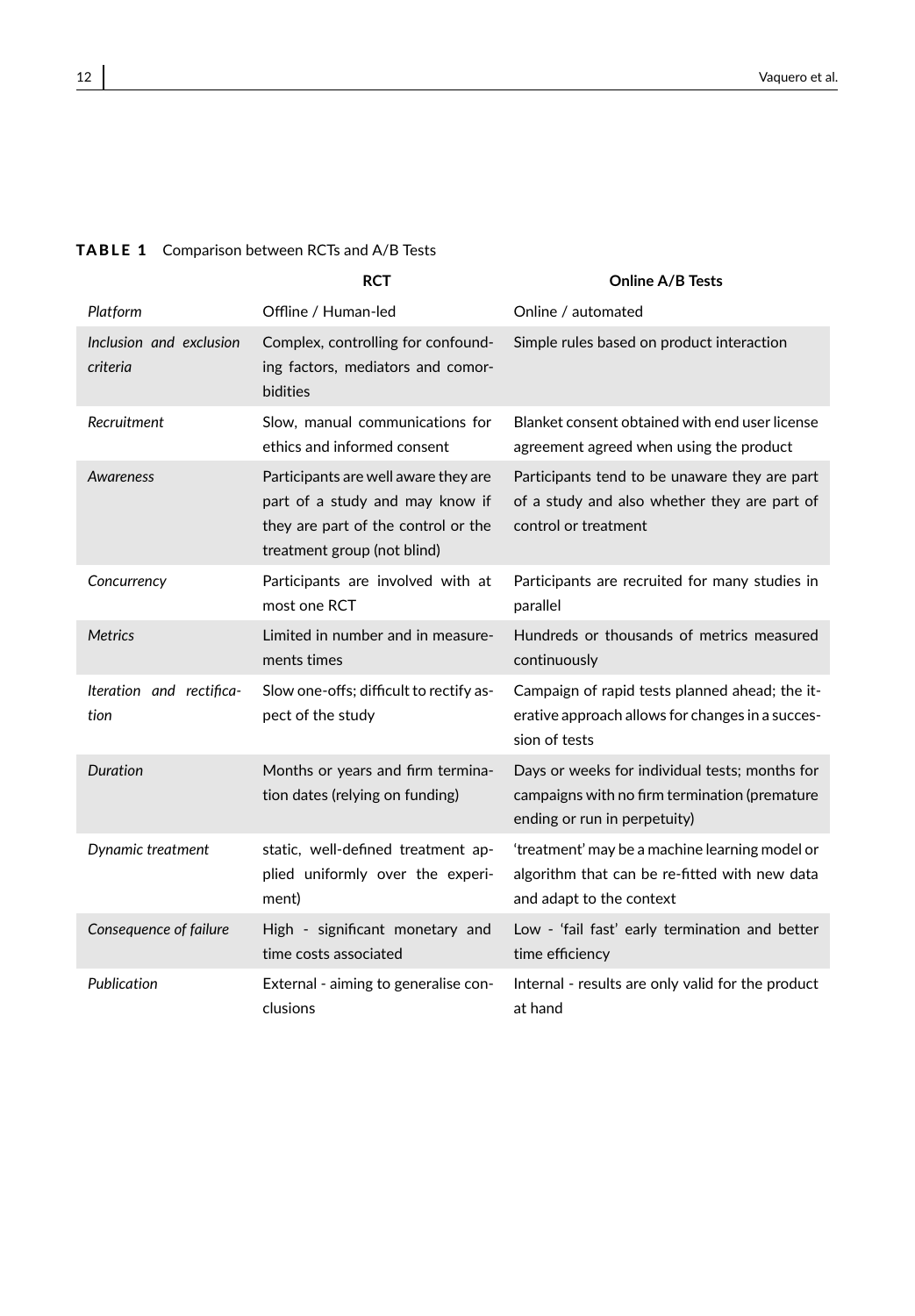be involved in that RCT where a handful of metrics and mediators are measured over a long period of time (months to years). A/B tests diminish the cost and accelerate iteration speed and do not directly feed recommendations back to the public domain.

## **8.1** | **Accelerate with Small Increments**

Hybrid testing that incorporates the strengths of A/B tests and RCTs should deliver rapid, trustworthy and continuous experimentation in the educational domain and should lead to actionable recommendations for the public education. The current generation of RCTs in education fall short of these ambitions principally due to prohibitively slow turnaround time. We believe that a paradigm shift of experimentation process is overdue, and that the next generation of experimentation in education will be heralded by incorporating modern experimentation practices.

Rather than designing for large size long lived experiments, education RCTs would have to shift to a sequence of short campaigns with smaller effects (and large sample sizes) that compound over time. This is compatible with current thinking in the domain that argues that small size effects requiring large sample sizes that are pedagogically sound and easy to implement, have an important impact [\[2\]](#page-14-1). Failing fast and moving on to the next idea seems to be better [\[13\]](#page-14-12).

## **8.2** | **Continuous Evaluation**

The speed of analysis required by A/B testing is calling for a change in how evaluation is performed. Assessments tend to be formative (aimed at informing the teacher to steer the class and target the materials) or summative (more formal student knowledge tests). The former are frequent and often done at the discretion of each teacher and not captured by online platforms; the latter are scarce and often mandated by an authority. Online platforms should allow for a more frequent of assessing the learners without them knowing they are actually being assessed.

Many schools and organisations tend to focus on the assessment of learning outcomes as a key element to evaluate performance. Other metrics, such as productive engagement (minimising time on an online platform but maximising learning) or enjoyable focused time will have to be defined to help educational A/B tests delver their value into the education domain.

## **8.3** | **Beyond Current Limits**

Interventions targeting hard-to-reach groups or school structures remain difficult in education [\[2\]](#page-14-1). Online platforms can mitigate this challenge by enabling the experimentation on subsets of the population that would be difficult to identify or pool together otherwise. A/B testing platforms enable the dynamic enrollment of pupils upon meeting some conditions (e.g. struggling with a piece of content of a given kind for more than X weeks in a row).

Hedges [\[23\]](#page-15-8) highlights the generalisability of education research beyond the context where it was tested on. While this may remain a challenge, scaling content utilisation to millions of learners and makes the chances of generalisation beyond the online platform the tests were performed on more likely. A/B testing and the ability to create an archive of experiments that can be used for later meta analysis can be helpful. Indeed, comparing the "causal web" between any two experiments may prove a useful tool for generalisation [\[14\]](#page-14-13).

The possibility of determining information and knowledge propagation has been explored at a single course level in observational studies [\[24,](#page-15-9) [25\]](#page-15-10). A/B testing in online educational platforms may enable the application of epidemiology-like techniques in education.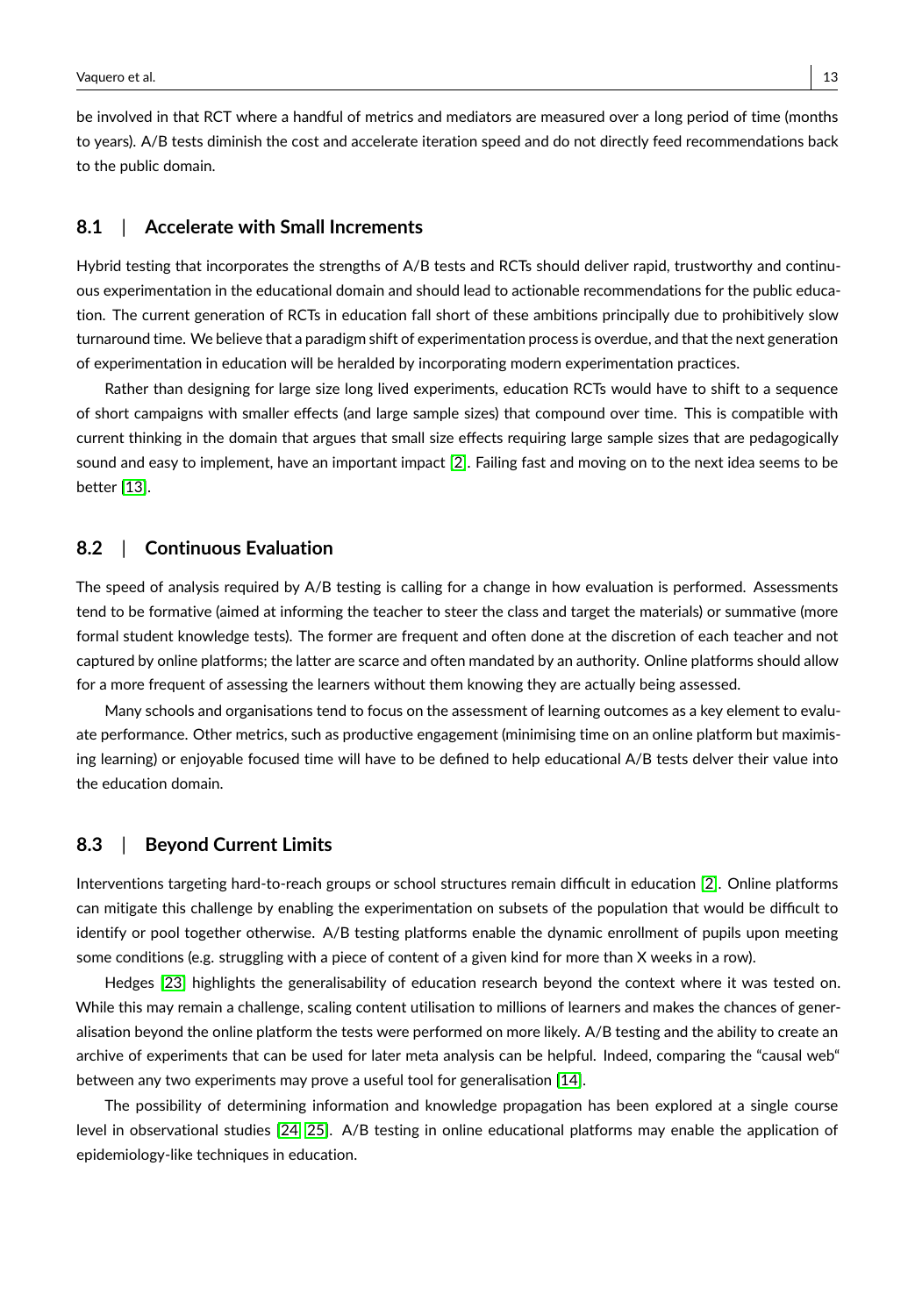## **8.4** | **Diminishing Returns**

RCTs are known to present issues when adapting to increasingly complex interventions [\[23\]](#page-15-8). The same is true for A/B tests: the first tests tend to result huge successes, but with each fruitful intervention the percentage of improvement becomes smaller. However, a succession of cheap, rapid and simple interventions, albeit small, cause a two-fold compound effect: 1) over time on each single learner and 2) over the whole population when applied at scale.

## **8.5** | **Linking Back to Theory**

RCTs have been criticised for just explaining the why and not the how, making it hard to find mechanistic explanations on how these interventions cause their effects [\[23\]](#page-15-8). A/B tests are no different. This situation is also similar to how medical research happens: an RCT discovers an unexpected effect and this triggers a wave of more basic research operating at a molecular level trying to dissect the explanation for the observed evidence. This is the basis of inductive thinking.

In addition, well thought campaigns of A/B tests can be used as tools to gather the evidence to prove or refute a theory in deductive thinking scenarios.

The classic questioning about whether researchers know more about what constitutes evidence than teachers, but less than policy makers [\[14,](#page-14-13) p. 21] is diluted by the utilisation of an experimentation platform that reduces technical and operational barriers and can be used by all of them alike, ensuring comparable rigour and standards.

### **8.6** | **Not Universal Applicability**

RCTs are not suited to answering all kinds of questions, and there are some things to which schools are just not willing to be randomised, such as ideological questions, financial incentives for teachers that not all schools could follow, school timetables, etc.

A/B tests tend to be imperceptible by teachers and learners, blind to them and are embedded into common practice, therefore reducing the impact of the Hawthorne effect and helping to make evidence more robust. [\[14\]](#page-14-13) (p. 21) highlights how educational studies should be asking "under what circumstances does this work". The wide access to millions of learners and teachers and iterative nature of A/B tests can help determine specific conditions for certain interventions to work. Moreover, it helps organisations build a historical memory of things that have not worked in their specific context. A/B tests platforms could learn about how to do meta-analyses to extract insight from A/B tests performed in different campaigns or settings.

A/B testing platforms tend to include tools and support for forms of evidence other than RCTs (e.g. observational and causal inference), which can help with how RCTs are prepared and screened and enable triangulation of data from many directions [\[14\]](#page-14-13).

## **Acknowledgements**

We'd like to thank Sandy Suh, Rath Bala, Mona Nainie, and PJ Williams for their useful feedback to prior versions of this manuscript.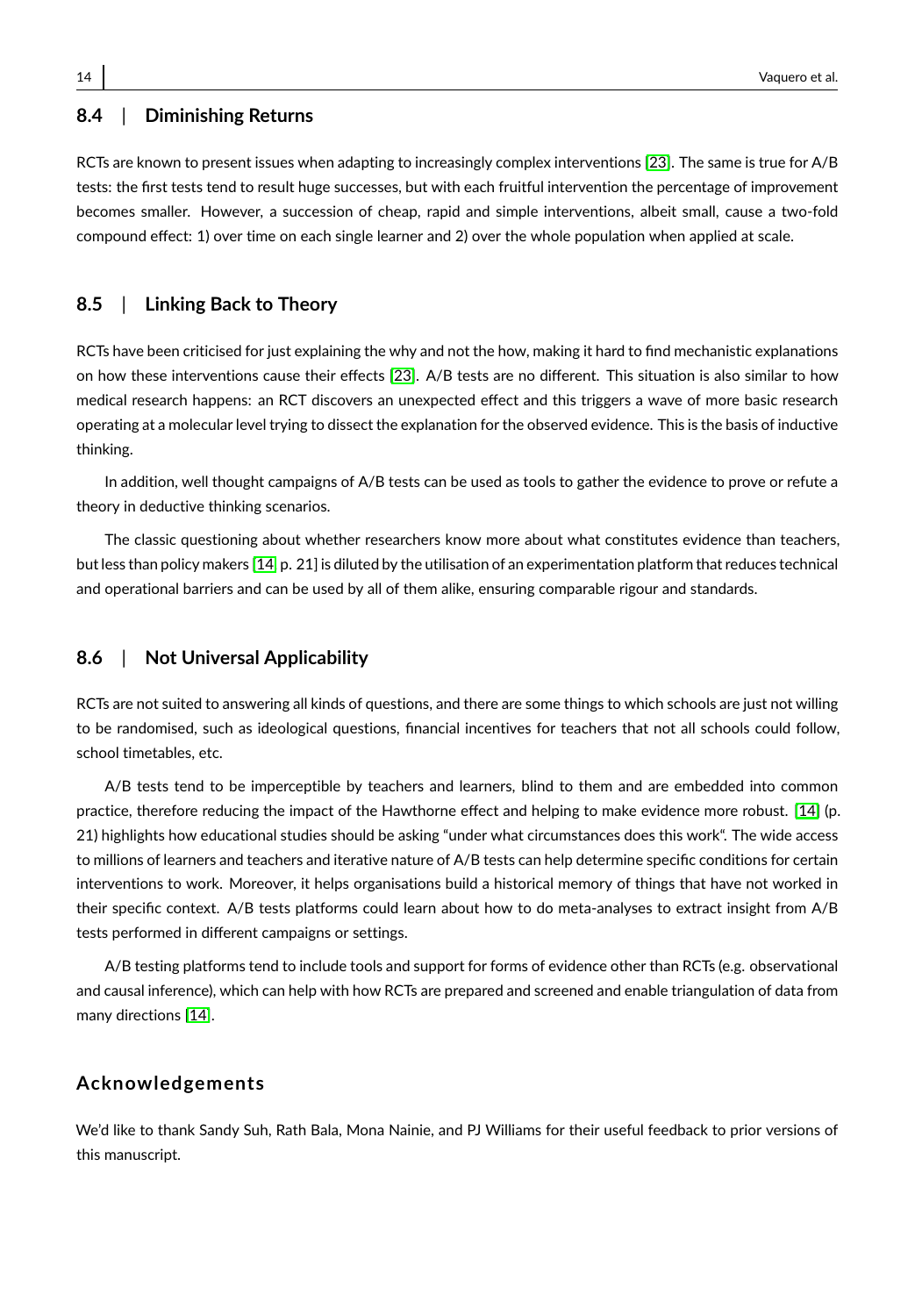# **Conflict of interest**

The authors are with an EdTech company running A/B tests to make content adapt to the needs of the learner.

#### **references**

- <span id="page-14-0"></span>[1] Torgerson CJ, Torgerson DJ. The Need for Randomised Controlled Trials in Educational Research. British Journal of Educational Studies 2001;49(3):316–328. [http://www.jstor.org/stable/](http://www.jstor.org/stable/3122243)3122243.
- <span id="page-14-1"></span>[2] Dawson A, Yeomans E, Brown ER. Methodological challenges in education RCTs: reflections from England's Education Endowment Foundation. Educational Research 2018;60(3):292–310. [https://doi.org/](https://doi.org/10.1080/00131881.2018.1500079)10.1080/00131881.2018. [1500079](https://doi.org/10.1080/00131881.2018.1500079).
- <span id="page-14-2"></span>[3] Pontoppidan M, Keilow M, Dietrichson J, Solheim OJ, Opheim V, Gustafson S, et al. Randomised controlled trials in Scandinavian educational research. Educational Research 2018;60(3):311–335. [https://doi.org/](https://doi.org/10.1080/00131881.2018.1493351)10.1080/00131881. 2018.[1493351](https://doi.org/10.1080/00131881.2018.1493351).
- <span id="page-14-3"></span>[4] Hedges LV, Schauer J. Randomised trials in education in the USA. Educational Research 2018;60(3):265–275. [https:](https://doi.org/10.1080/00131881.2018.1493350) [//doi.org/](https://doi.org/10.1080/00131881.2018.1493350)10.1080/00131881.2018.1493350.
- <span id="page-14-4"></span>[5] Connolly P, Keenan C, Urbanska K. The Trials of Evidence-Based Practice in Education: A Systematic Review of Randomised Controlled Trials in Education Research 1980-2016. Educational Research 2018 Jul;60(3):276.
- <span id="page-14-5"></span>[6] Kohavi R, Deng A, Frasca B, Walker T, Xu Y, Pohlmann N. Online Controlled Experiments at Large Scale. In: Proceedings of the 19th ACM SIGKDD International Conference on Knowledge Discovery and Data Mining KDD '13, New York, NY, USA: Association for Computing Machinery; 2013. p. 1168–1176. [https://doi.org/](https://doi.org/10.1145/2487575.2488217)10.1145/2487575.2488217.
- <span id="page-14-6"></span>[7] Simon S. A Review of: "Statistical Rules of Thumb, Second Edition, by G. van Belle". Journal of Biopharmaceutical Statistics 2009;19(4):752–754. https://doi.org/10.1080/[10543400902964217](https://doi.org/10.1080/10543400902964217).
- <span id="page-14-7"></span>[8] Kohavi R, Tang D, Xu Y, Hemkens L, Ioannidis J. Online randomized controlled experiments at scale: lessons and extensions to medicine. Trials 2020;21.
- <span id="page-14-8"></span>[9] Tang D, Agarwal A, O'Brien D, Meyer M. Overlapping Experiment Infrastructure: More, Better, Faster Experimentation. In: Proceedings of the 16th ACM SIGKDD International Conference on Knowledge Discovery and Data Mining KDD '10, New York, NY, USA: Association for Computing Machinery; 2010. p. 17–26. [https://doi.org/](https://doi.org/10.1145/1835804.1835810)10.1145/1835804. [1835810](https://doi.org/10.1145/1835804.1835810).
- <span id="page-14-9"></span>[10] Xu Y, Chen N, Fernandez A, Sinno O, Bhasin A. In: From Infrastructure to Culture: A/B Testing Challenges in Large Scale Social Networks New York, NY, USA: Association for Computing Machinery; 2015. p. 2227–2236. [https://doi.org/](https://doi.org/10.1145/2783258.2788602) 10.1145/[2783258](https://doi.org/10.1145/2783258.2788602).2788602.
- <span id="page-14-10"></span>[11] Welch WW, Walberg HJ. A National Experiment in Curriculum Evaluation. American Educational Research Journal 1972;9(3):373–383. https://doi.org/10.3102/[00028312009003373](https://doi.org/10.3102/00028312009003373).
- <span id="page-14-11"></span>[12] Higgins S, Katsipataki M, Villanueva-Aguilera AB, Coleman R, Henderson P, Major LE, et al. The Sutton Trust-Education Endowment Foundation Teaching and Learning Toolkit. DU, London; 2016, [http://dro.dur.ac.uk/](http://dro.dur.ac.uk/20987/)20987/.
- <span id="page-14-12"></span>[13] Kohavi R, Deng A, Frasca B, Longbotham R, Walker T, Xu Y. Trustworthy Online Controlled Experiments: Five Puzzling Outcomes Explained. In: Proceedings of the 18th ACM SIGKDD International Conference on Knowledge Discovery and Data Mining KDD '12, New York, NY, USA: Association for Computing Machinery; 2012. p. 786–794. [https:](https://doi.org/10.1145/2339530.2339653) [//doi.org/](https://doi.org/10.1145/2339530.2339653)10.1145/2339530.2339653.
- <span id="page-14-13"></span>[14] Morrison K. Taming randomized controlled trials in education: exploring key claims, issues and debates: By Keith Morrison. Pp xii + 238. Abingdon, Oxford: Routledge. 2021. £19.99 (pbk), £19.99 (ebk). ISBN 9780367486525 (pbk), ISBN 978-1-0030-4211-2 (ebk). British Journal of Educational Studies 2021 05;p. 1–2.